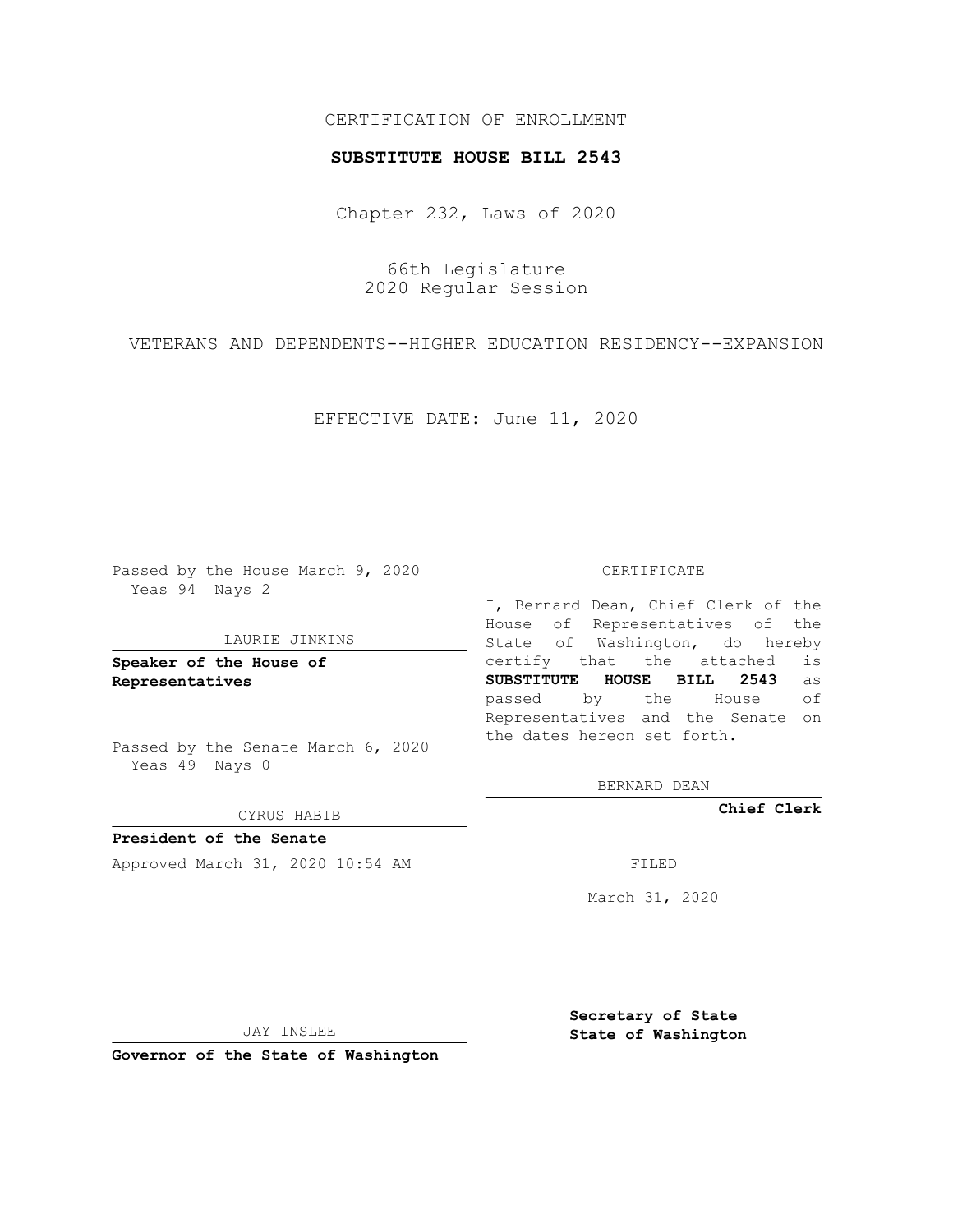### **SUBSTITUTE HOUSE BILL 2543**

AS AMENDED BY THE SENATE

Passed Legislature - 2020 Regular Session

# **State of Washington 66th Legislature 2020 Regular Session**

**By** House College & Workforce Development (originally sponsored by Representatives Paul, Dufault, Kilduff, Leavitt, Peterson, Graham, Smith, Davis, Volz, and Ormsby)

READ FIRST TIME 02/03/20.

1 AN ACT Relating to ensuring eligible veterans and their 2 dependents qualify for in-state residency; and amending RCW 3 28B.15.012.

4 BE IT ENACTED BY THE LEGISLATURE OF THE STATE OF WASHINGTON:

5 **Sec. 1.** RCW 28B.15.012 and 2019 c 126 s 1 are each amended to read as follows:6

7 Whenever used in this chapter:

8 (1) The term "institution" shall mean a public university, 9 college, or community or technical college within the state of 10 Washington.

11 (2) The term "resident student" shall mean:

 (a) A financially independent student who has had a domicile in the state of Washington for the period of one year immediately prior to the time of commencement of the first day of the semester or quarter for which the student has registered at any institution and has in fact established a bona fide domicile in this state primarily 17 for purposes other than educational;

18 (b) A dependent student, if one or both of the student's parents 19 or legal guardians have maintained a bona fide domicile in the state 20 of Washington for at least one year immediately prior to commencement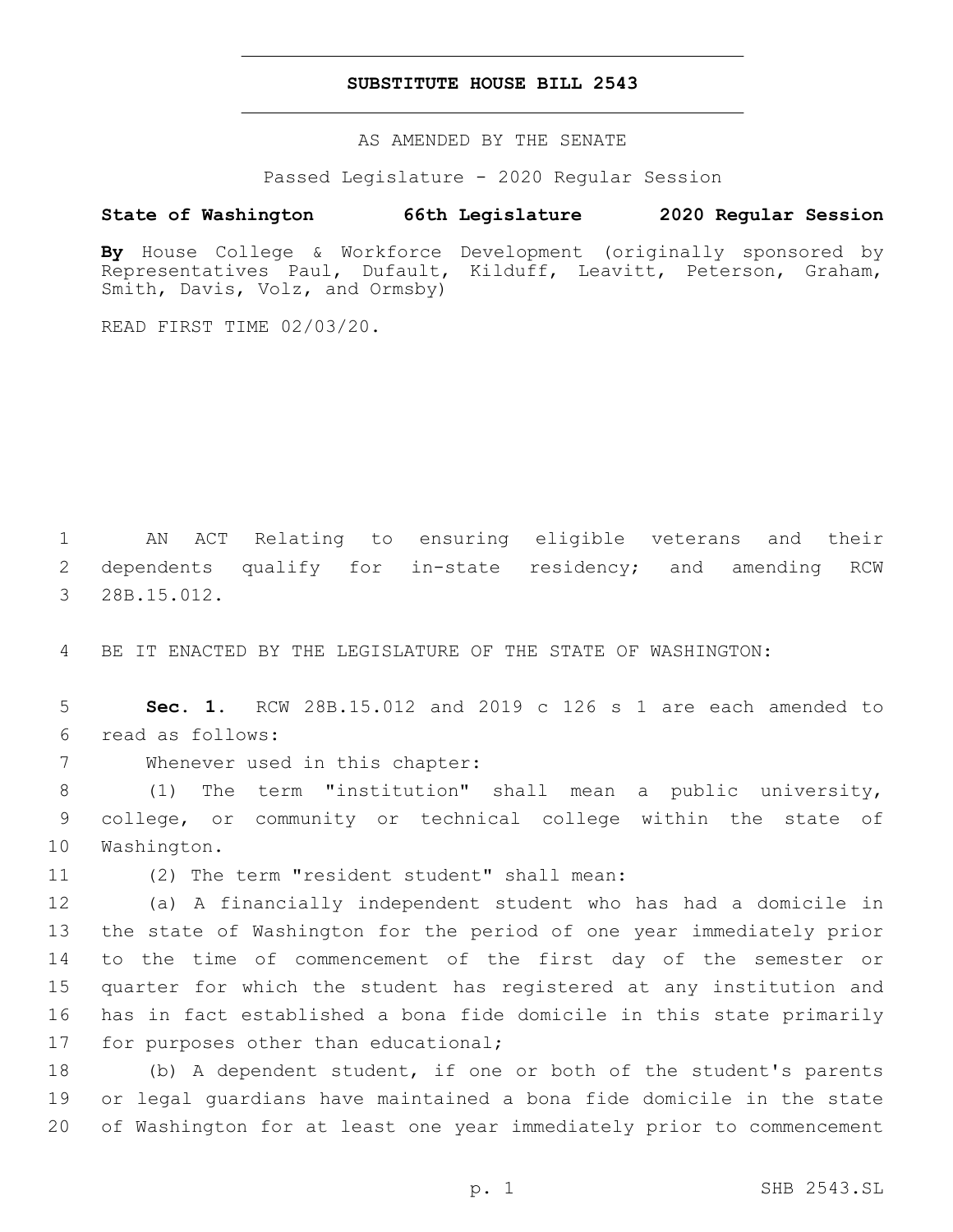of the semester or quarter for which the student has registered at 2 any institution;

 (c) A student classified as a resident based upon domicile by an institution on or before May 31, 1982, who was enrolled at a state institution during any term of the 1982-1983 academic year, so long as such student's enrollment (excepting summer sessions) at an 7 institution in this state is continuous;

 (d) Any student who has spent at least seventy-five percent of both his or her junior and senior years in high schools in this state, whose parents or legal guardians have been domiciled in the state for a period of at least one year within the five-year period before the student graduates from high school, and who enrolls in a public institution of higher education within six months of leaving high school, for as long as the student remains continuously enrolled 15 for three quarters or two semesters in any calendar year;

 (e) Any person who has completed the full senior year of high school and obtained a high school diploma, both at a Washington public high school or private high school approved under chapter 28A.195 RCW, or a person who has received the equivalent of a diploma; who has lived in Washington for at least three years immediately prior to receiving the diploma or its equivalent; who has continuously lived in the state of Washington after receiving the diploma or its equivalent and until such time as the individual is admitted to an institution of higher education under subsection (1) 25 of this section; and who provides to the institution an affidavit indicating that the individual will file an application to become a permanent resident at the earliest opportunity the individual is eligible to do so and a willingness to engage in any other activities necessary to acquire citizenship, including but not limited to 30 citizenship or civics review courses;

 (f) Any person who has lived in Washington, primarily for purposes other than educational, for at least one year immediately before the date on which the person has enrolled in an institution, and who holds lawful nonimmigrant status pursuant to 8 U.S.C. Sec. 35 (a)(15) (E)(iii), (H)(i), or  $(L)$ , or who holds lawful nonimmigrant status as the spouse or child of a person having nonimmigrant status under one of those subsections, or who, holding or having previously held such lawful nonimmigrant status as a principal or derivative, has filed an application for adjustment of status pursuant to 8 40 U.S.C. Sec. 1255(a);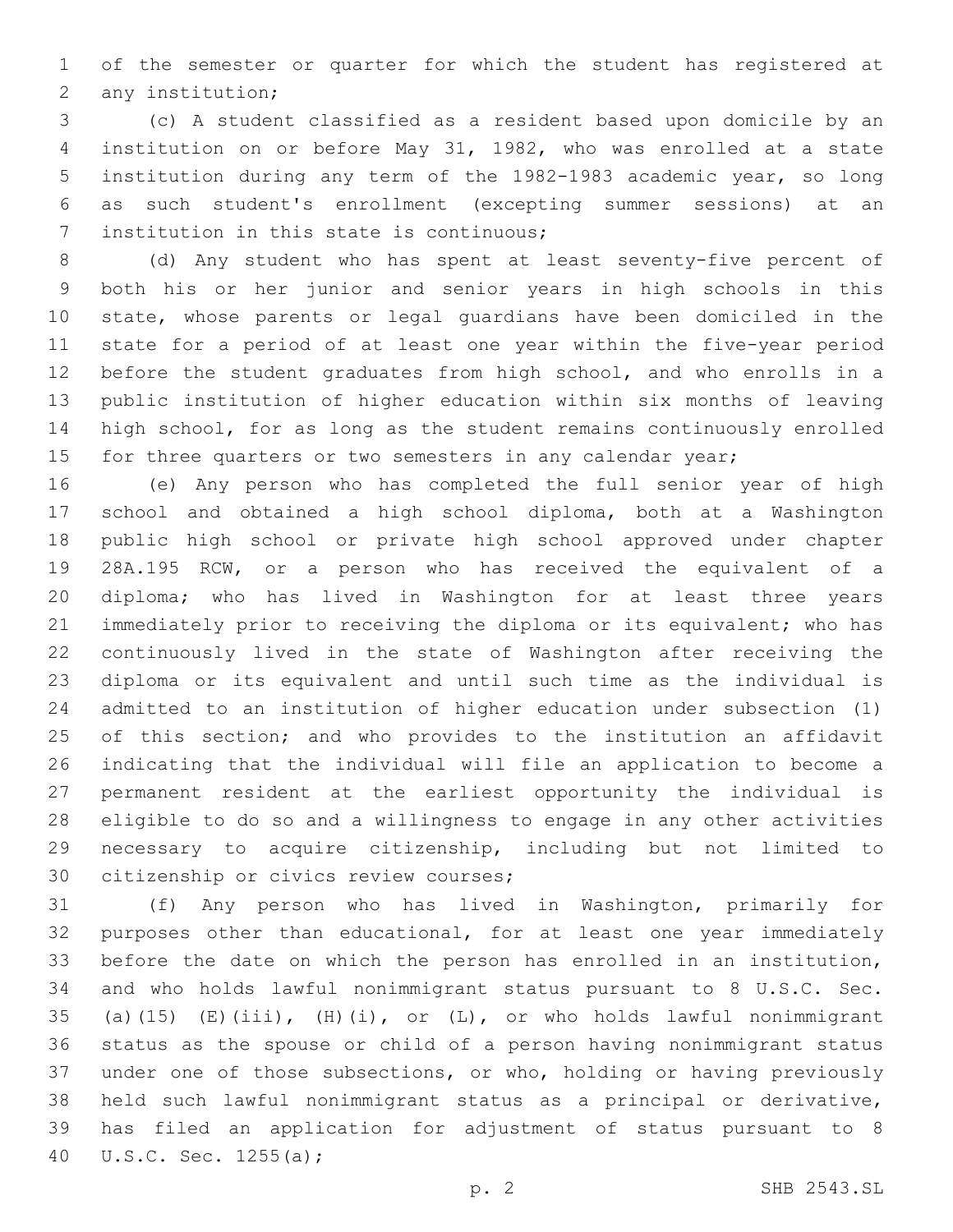1 (g) A student who is on active military duty stationed in the 2 state or who is a member of the Washington national guard;

 (h) A student who is on active military duty or a member of the Washington national guard who ((entered service as a Washington resident and who has maintained Washington as his or her domicile but is not stationed in the state)) meets the following conditions:

- 7 (i) Entered service as a Washington resident;
- 

8 (ii) Has maintained a Washington domicile; and

9 (iii) Is stationed out-of-state;

10 (i) A student who is the spouse or a dependent of a person ((who 11 is on active military duty or a member of the national quard who 12 entered service as a Washington resident and who has maintained 13 Washington as his or her domicile but is not stationed in the state)) 14 defined in (q) of this subsection. If the person ((on active military 15 duty)) defined in (q) of this subsection is reassigned out-of-state, 16 the student maintains the status as a resident student so long as the 17 student is ((continuously enrolled in a degree program)) either:

18 (i) Admitted to an institution before the reassignment and 19 enrolls in that institution for the term the student was admitted; or 20 (ii) Enrolled in an institution and remains continuously enrolled

21 at the institution;

22 (j) A student who is the spouse or a dependent of a person 23 defined in (h) of this subsection;

24 (k) A student who is eligible or entitled to transferred federal 25 post-9/11 veterans educational assistance act of 2008 (38 U.S.C. Sec. 26 3301 et seq.) benefits based on the student's relationship as a 27 spouse, former spouse, or child to an individual who is on active 28 duty in the uniformed services;

29  $((+k))$   $(1)$  A student who resides in the state of Washington and 30 is the spouse or a dependent of a person who is a member of the 31 Washington national guard;

 $((+1))$   $(m)$  A student who has separated from the uniformed services with any period of honorable service after at least ninety days of active duty service; is eligible for educational assistance benefits under Title 38 U.S.C.; and enters an institution of higher education in Washington within three years of the date of separation; 37 (((m)) (n) A student who is on terminal, transition, or 38 separation leave pending separation, or release from active duty, from the uniformed services with any period of honorable service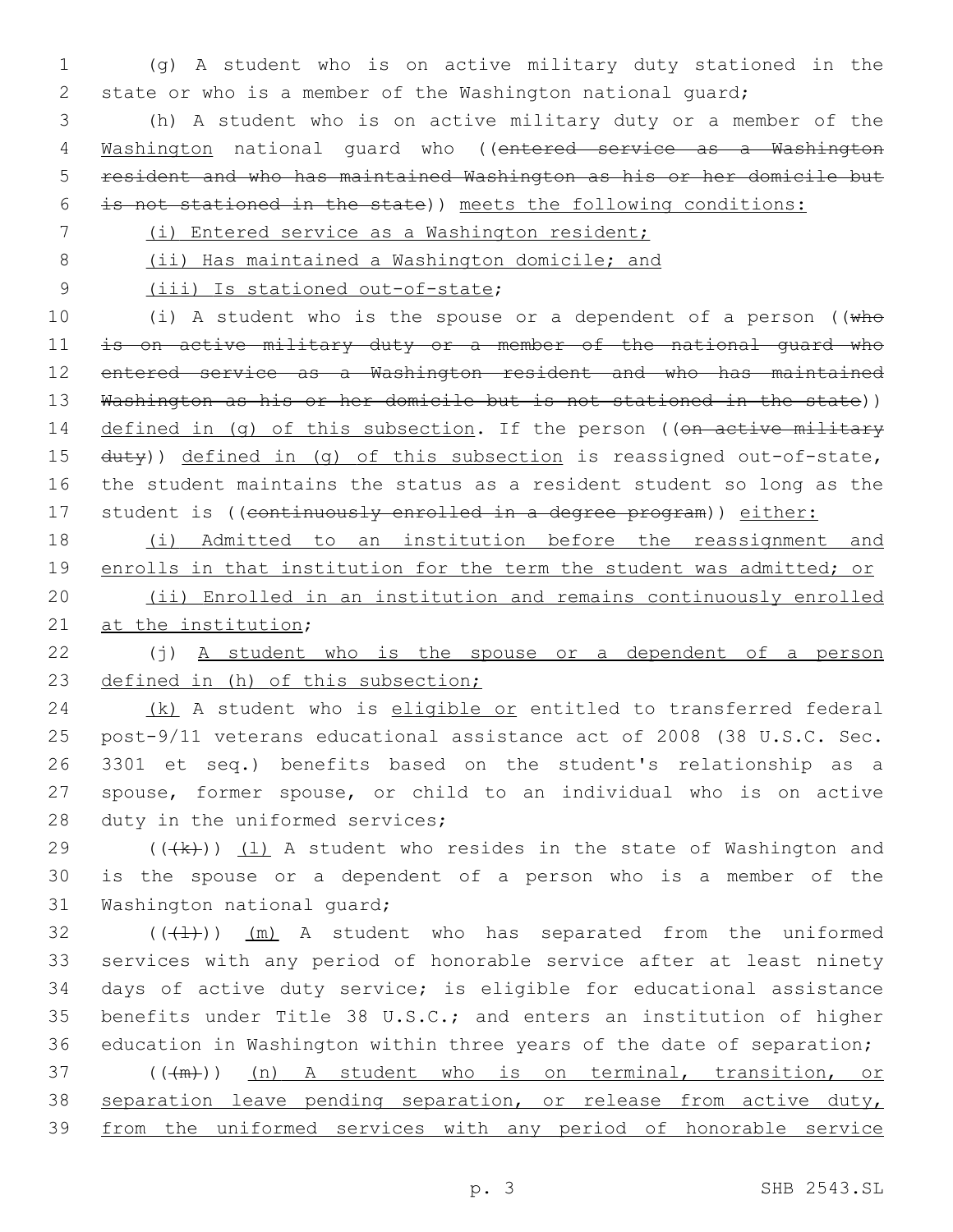after at least ninety days of active duty service and is eligible for

2 educational assistance benefits under Title 38 U.S.C.;

 (o) A student who is entitled to veterans administration educational assistance benefits based on the student's relationship as a spouse, former spouse, or child to an individual who has separated from the uniformed services with any period of honorable service after at least ninety days of active duty service, and who enters an institution of higher education in Washington within three 9 years of the service member's date of separation;

10  $((+n))$  (p) A student who is the spouse or child to an individual 11 who has separated from the uniformed services with at least ten years 12 of honorable service and at least ninety days of active duty service, 13 and who enters an institution of higher education in Washington 14 within three years of the service member's date of separation;

15 (q) A student who has separated from the uniformed services who 16 was discharged due to the student's sexual orientation or gender 17 identity or expression;

 (r) A student who is entitled to veterans administration educational assistance benefits based on the student's relationship with a deceased member of the uniformed services who died in the line 21 of duty;

 (( $\left(\overline{+}0\overline{+}\right)$ ) (s) A student who is entitled to federal vocational rehabilitation and employment services for veterans with service-connected disabilities under 38 U.S.C. Sec. 3102(a);

 (( $\left(\frac{1}{2}+1\right)$ ) (t) A student who is defined as a covered individual in 38 U.S.C. Sec. 3679(c)(2) as it existed on July 28, 2019, or such subsequent date as the student achievement council may determine by 28 rule;

 (( $\overline{+q}$ )) (u) A student of an out-of-state institution of higher education who is attending a Washington state institution of higher education pursuant to a home tuition agreement as described in RCW 32 28B.15.725;

 $((+r))$   $(v)$  A student who meets the requirements of RCW 28B.15.0131 or 28B.15.0139: PROVIDED, That a nonresident student enrolled for more than six hours per semester or quarter shall be considered as attending for primarily educational purposes, and for tuition and fee paying purposes only such period of enrollment shall not be counted toward the establishment of a bona fide domicile of one year in this state unless such student proves that the student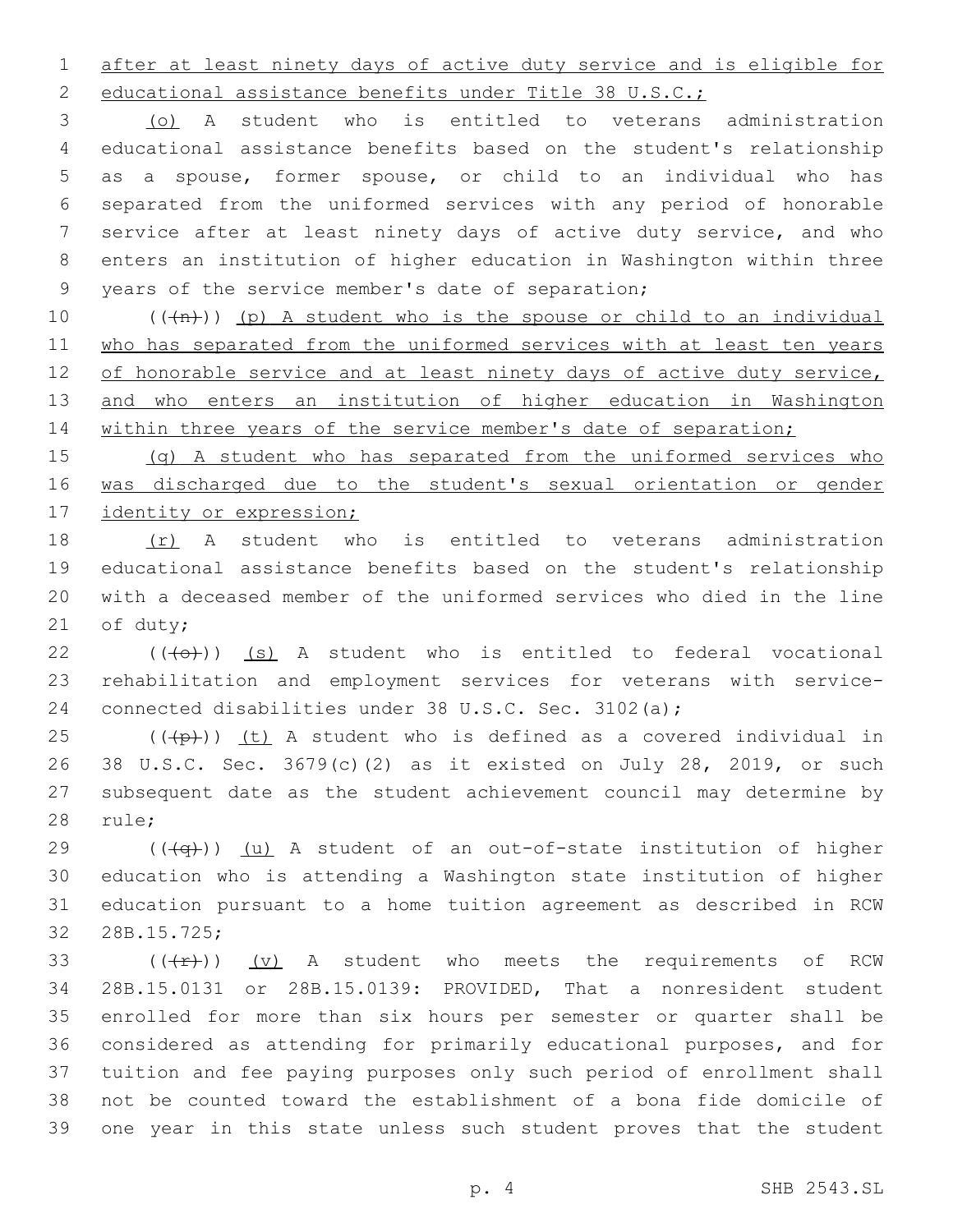1 has in fact established a bona fide domicile in this state primarily 2 for purposes other than educational;

 (( $\left( +s \right)$ )) (w) A student who resides in Washington and is on active military duty stationed in the Oregon counties of Columbia, Gilliam, Hood River, Multnomah, Clatsop, Clackamas, Morrow, Sherman, Umatilla, Union, Wallowa, Wasco, or Washington; or6

7 ( $(\{+\})$  (x) A student who resides in Washington and is the spouse 8 or a dependent of a person ((who resides in Washington and is on 9 active military duty stationed in the Oregon counties of Columbia, 10 Gilliam, Hood River, Multnomah, Clatsop, Clackamas, Morrow, Sherman, 11 Umatilla, Union, Wallowa, Wasco, or Washington)) defined in (w) of 12 this subsection. If the person ((on active military duty)) defined in 13 (w) of this subsection moves from Washington or is reassigned out of 14 the Oregon counties of Columbia, Gilliam, Hood River, Multnomah, 15 Clatsop, Clackamas, Morrow, Sherman, Umatilla, Union, Wallowa, Wasco, 16 or Washington, the student maintains the status as a resident student 17 so long as the student resides in Washington and is either:

18 (i) Admitted to an institution before the reassignment and 19 enrolls in that institution for the term the student was admitted; or 20  $(ii)$  Enrolled in an institution and  $((i\text{--}s))$  remains continuously 21 enrolled ( $(in - a \text{ degree program})$ ) at the institution.

22 (3)(a) A student who qualifies under subsection (2)( $(\frac{1}{2}, \frac{1}{2})$ 23  $(m)$ ,  $(n)$ ,  $(o)$ , or  $(p)$ ))  $(k)$ ,  $(m)$ ,  $(n)$ ,  $(o)$ ,  $(p)$ ,  $(q)$ ,  $(r)$ ,  $(s)$ , or 24 (t) of this section and who remains continuously enrolled at an 25 institution of higher education shall retain resident student status.

26 (b) Nothing in subsection (2)( $(\frac{+}{+}, \frac{1}{+}, \frac{m}{-}, \frac{m}{-}, \frac{o}{-}, \frac{c}{-}, \frac{m}{+})$ )  $(k)$ ,  $(m)$ ,  $(n)$ ,  $(o)$ ,  $(p)$ ,  $(q)$ ,  $(r)$ ,  $(s)$ , or  $(t)$  of this section applies to students who have a dishonorable discharge from the uniformed services, or to students who are the spouse or child of an individual who has had a dishonorable discharge from the uniformed services, unless the student is receiving veterans administration 32 educational assistance benefits.

33 (4) The term "nonresident student" shall mean any student who 34 does not qualify as a "resident student" under the provisions of this 35 section and RCW 28B.15.013. Except for students qualifying under 36 subsection (2)(e) or  $((+q+))$  (u) of this section, a nonresident 37 student shall include:

38 (a) A student attending an institution with the aid of financial 39 assistance provided by another state or governmental unit or agency 40 thereof, such nonresidency continuing for one year after the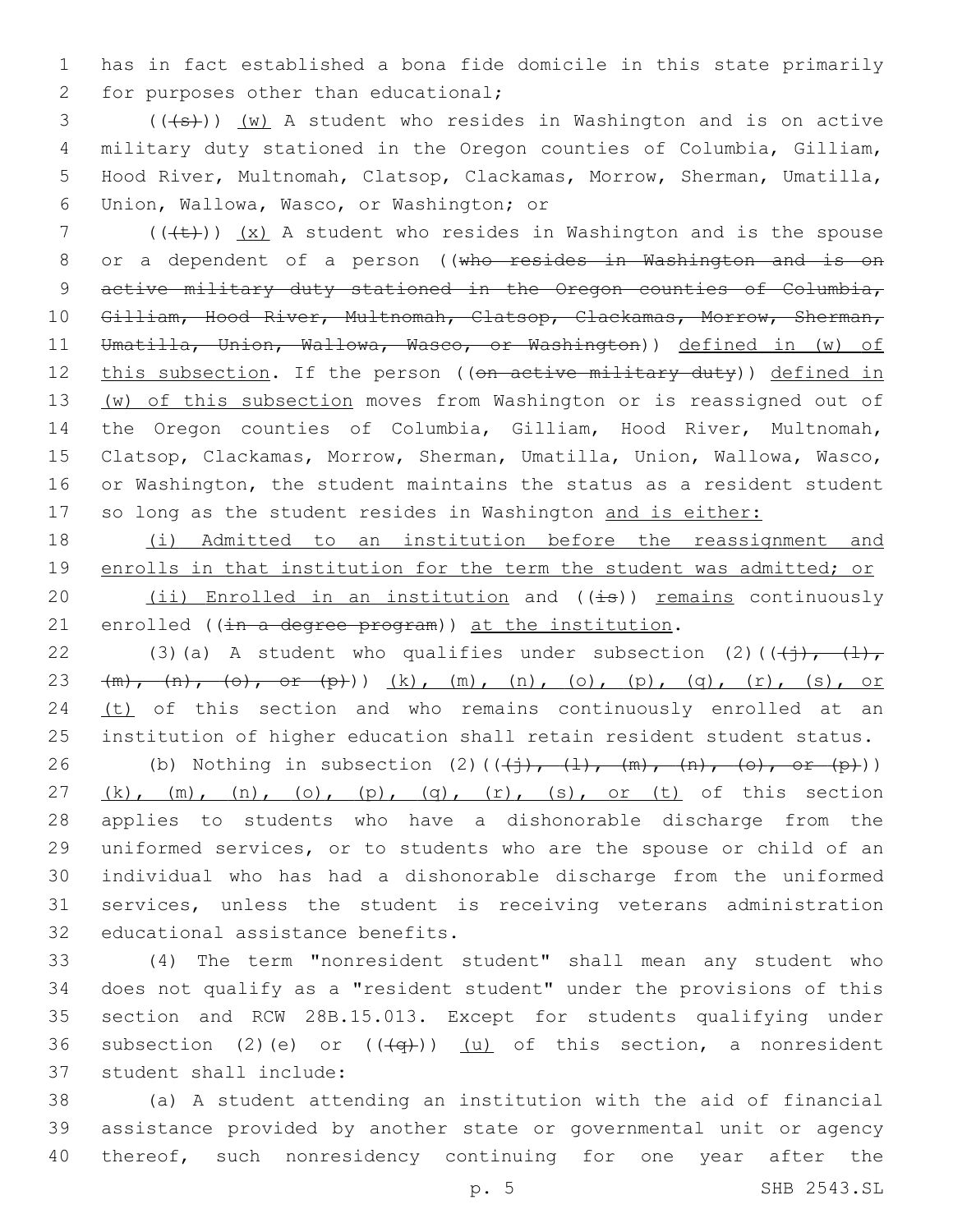completion of such semester or quarter. This condition shall not apply to students from Columbia, Multnomah, Clatsop, Clackamas, or Washington county, Oregon participating in the border county pilot project under RCW 28B.76.685, 28B.76.690, and 28B.15.0139.

 (b) A person who is not a citizen of the United States of America, unless the person meets and complies with all applicable requirements in this section and RCW 28B.15.013 and is one of the 8 following:

(i) A lawful permanent resident;9

10 (ii) A temporary resident;

 (iii) A person who holds "refugee-parolee," "conditional entrant," or U or T nonimmigrant status with the United States 13 citizenship and immigration services;

 (iv) A person who has been issued an employment authorization document by the United States citizenship and immigration services that is valid as of the date the person's residency status is 17 determined;

 (v) A person who has been granted deferred action for childhood arrival status before, on, or after June 7, 2018, regardless of whether the person is no longer or will no longer be granted deferred action for childhood arrival status due to the termination, suspension, or modification of the deferred action for childhood 23 arrival program; or

 (vi) A person who is otherwise permanently residing in the United States under color of law, including deferred action status.

 (5) The term "domicile" shall denote a person's true, fixed and permanent home and place of habitation. It is the place where the student intends to remain, and to which the student expects to return when the student leaves without intending to establish a new domicile elsewhere. The burden of proof that a student, parent or guardian has established a domicile in the state of Washington primarily for purposes other than educational lies with the student.

 (6) The term "dependent" shall mean a person who is not financially independent. Factors to be considered in determining whether a person is financially independent shall be set forth in rules adopted by the student achievement council and shall include, but not be limited to, the state and federal income tax returns of the person and/or the student's parents or legal guardian filed for the calendar year prior to the year in which application is made and 40 such other evidence as the council may require.